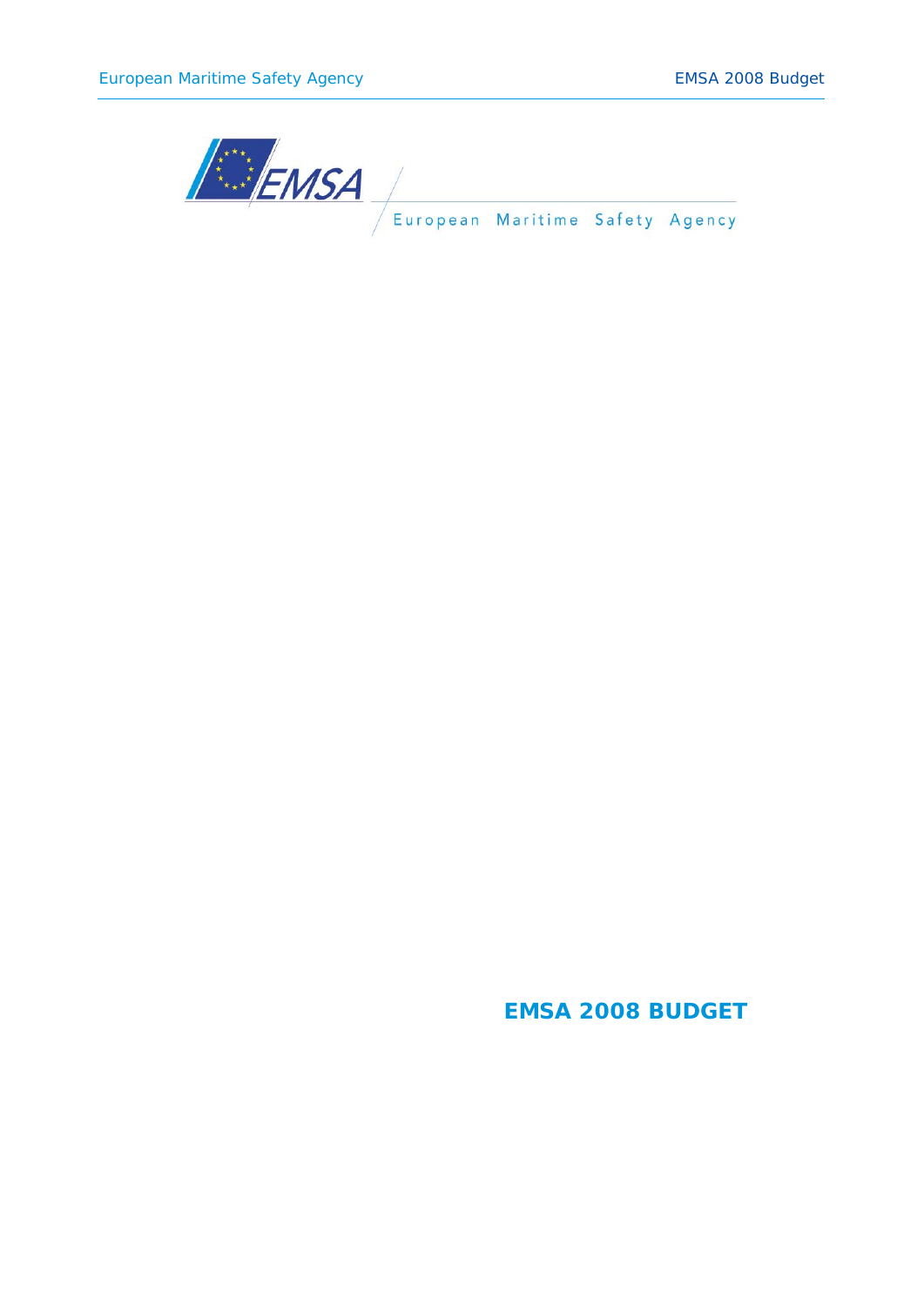Section XXIV — Statement of revenue and expenditure of the European Maritime Safety Agency for the financial year 2008

Part I – Statement of revenue and expenditure of the European Maritime Safety Agency for the financial year 2008

Revenue — REVENUE

## Title 2 — SUBSIDY FROM THE COMMISSION

*Figures* 

| <b>Title</b><br>Chapter | Heading                     | Budget 2008                  |                           | Budget 2007                               | Outturn 2006                              |
|-------------------------|-----------------------------|------------------------------|---------------------------|-------------------------------------------|-------------------------------------------|
|                         |                             | Commitment<br>Appropriations | Payment<br>Appropriations | Commitment &<br>Payment<br>Appropriations | Commitment &<br>Payment<br>Appropriations |
| 20                      | SUBSIDY FROM THE COMMISSION | $44,435,000,$ -              | 47,025,000,-              | 48,249,058,-                              | 44,738,440,-                              |
|                         | Title 2 - Total             | 44,435,000,-                 | 47,025,000,-              | $48,249,058, -$                           | 44,738,440,-                              |

# Chapter 2 0 — SUBSIDY FROM THE COMMISSION

| Financial year 2008           |                            | Financial year 2007           |                            | Financial year 2006           |                            |  |
|-------------------------------|----------------------------|-------------------------------|----------------------------|-------------------------------|----------------------------|--|
| Commitments<br>Appropriations | Payments<br>Appropriations | Commitments<br>Appropriations | Payments<br>Appropriations | Commitments<br>Appropriations | Payments<br>Appropriations |  |
| 44,435,000,—                  | 47,025,000,—               | 48,249,058,—                  | 48,249,058,—               | 44,738,440,—                  | 44,738,440,—               |  |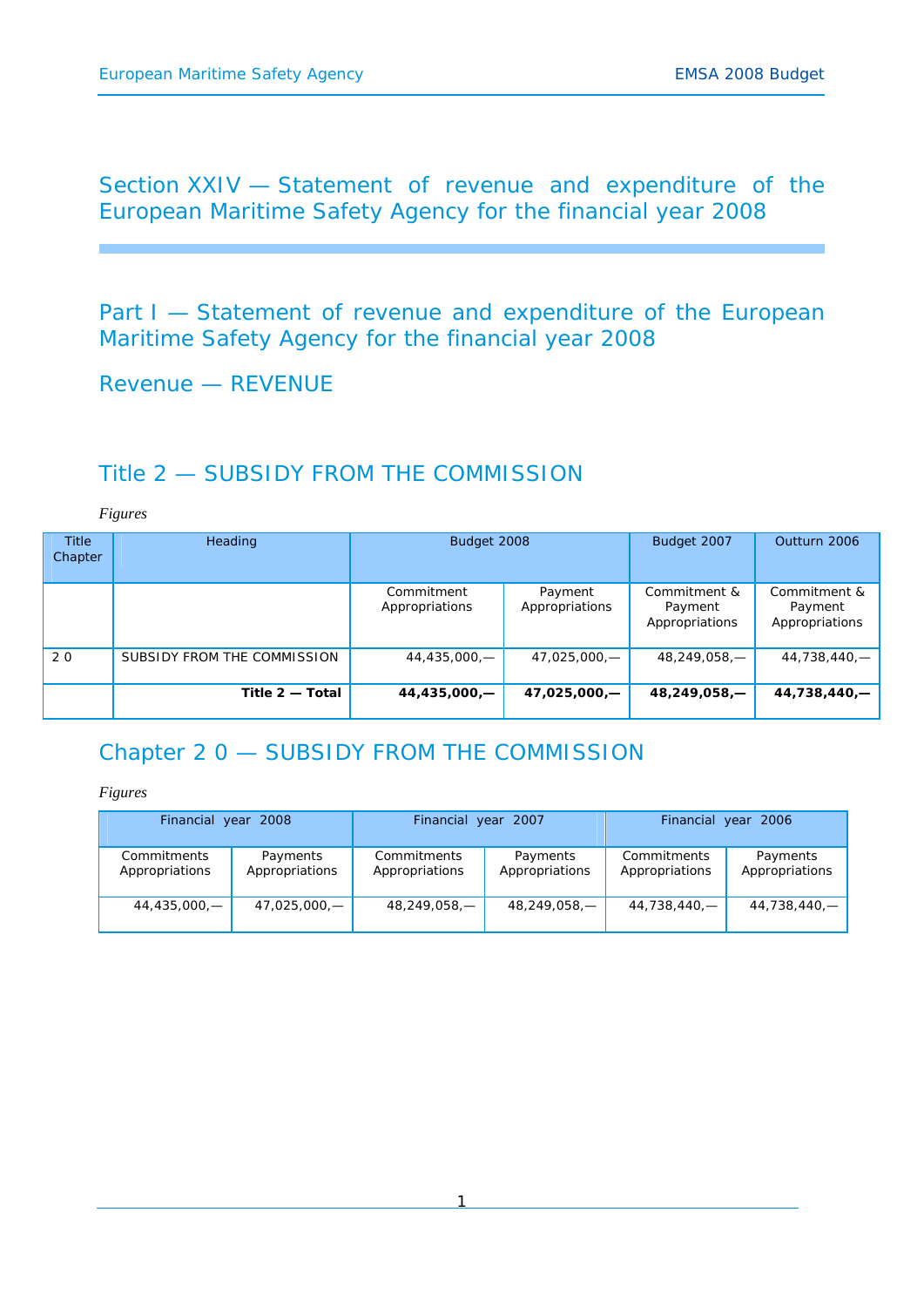# Expenditure — EXPENDITURE

| <b>Title</b> | Heading                                                                   |                              | Appropriations 2008       | Appropriations 2007          |                           | Outturn 2006 |            |
|--------------|---------------------------------------------------------------------------|------------------------------|---------------------------|------------------------------|---------------------------|--------------|------------|
|              |                                                                           | Commitment<br>Appropriations | Payment<br>Appropriations | Commitment<br>Appropriations | Payment<br>Appropriations | Committed    | Paid       |
|              | <b>STAFF</b>                                                              | 17,060,000                   | 17,060,000                | 15,320,295                   | 15,320,295                | 12,704,870   | 10,387,066 |
| 2            | <b>BUILDINGS, EQUIPMENT</b><br>AND MISCELLANEOUS<br>OPERATING EXPENDITURE | 2,740,000                    | 2,740,000                 | 3,179,704                    | 3.179.704                 | 2.549.727    | 1,943,908  |
| 3            | OPERATIONAL<br><b>EXPENDITURE</b>                                         | 24,635,000                   | 27,225,000                | 29,749,058                   | 29,749,058                | 19,032,581   | 11,638,398 |
|              | Expenditure - Total                                                       | 44,435,000                   | 47,025,000                | 48,249,058                   | 48,249,058                | 34,287,178   | 23,969,372 |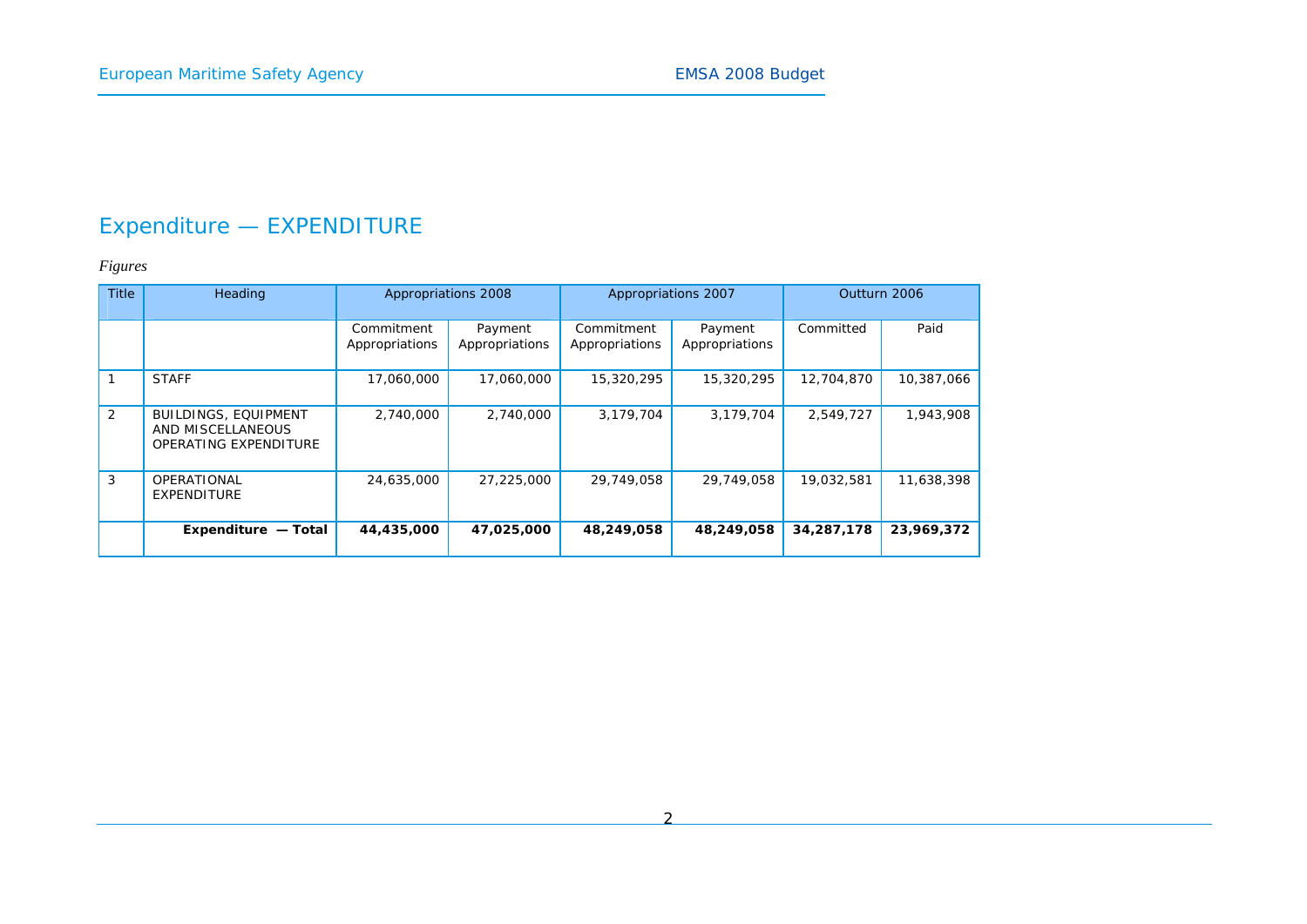## Title 1 — STAFF

| <b>Title</b><br>Chapter | Heading                                                                                   |                              | Appropriations 2008       | Appropriations 2007          |                           |            | Outturn 2006 |  |
|-------------------------|-------------------------------------------------------------------------------------------|------------------------------|---------------------------|------------------------------|---------------------------|------------|--------------|--|
|                         |                                                                                           | Commitment<br>Appropriations | Payment<br>Appropriations | Commitment<br>Appropriations | Payment<br>Appropriations | Committed  | Paid         |  |
| 11                      | STAFF IN ACTIVE<br><b>EMPLOYMENT</b>                                                      | 14,615,000                   | 14,615,000                | 13,221,820                   | 13,221,820                | 9,917,541  | 8,519,258    |  |
| 12                      | <b>MISCELLANEOUS</b><br><b>EXPENDITURE ON STAFF</b><br>RECRUITMENT AND<br><b>TRANSFER</b> | 1,240,000                    | 1,240,000                 | 1,019,212                    | 1,019,212                 | 2,257,394  | 1,644,255    |  |
| 13                      | <b>MISSIONS AND DUTY</b><br><b>TRAVEL</b>                                                 | 150,000                      | 150,000                   | 190,281                      | 190,281                   | 135,691    | 107,266      |  |
| 14                      | SOCIOMEDICAL<br><b>STRUCTURE</b>                                                          | 640,000                      | 640,000                   | 464,540                      | 464,540                   | 302,042    | 39,813       |  |
| 16                      | <b>SOCIAL MEASURES</b>                                                                    | 375,000                      | 375,000                   | 375,000                      | 375,000                   |            |              |  |
| 17                      | <b>ENTERTAINMENT AND</b><br><b>REPRESENTATION</b>                                         | 40,000                       | 40,000                    | 49,445                       | 49,445                    | 92,202     | 76,475       |  |
|                         | Title $1 -$ Total                                                                         | 17,060,000                   | 17,060,000                | 15,320,295                   | 15,320,295                | 12,704,870 | 10,387,066   |  |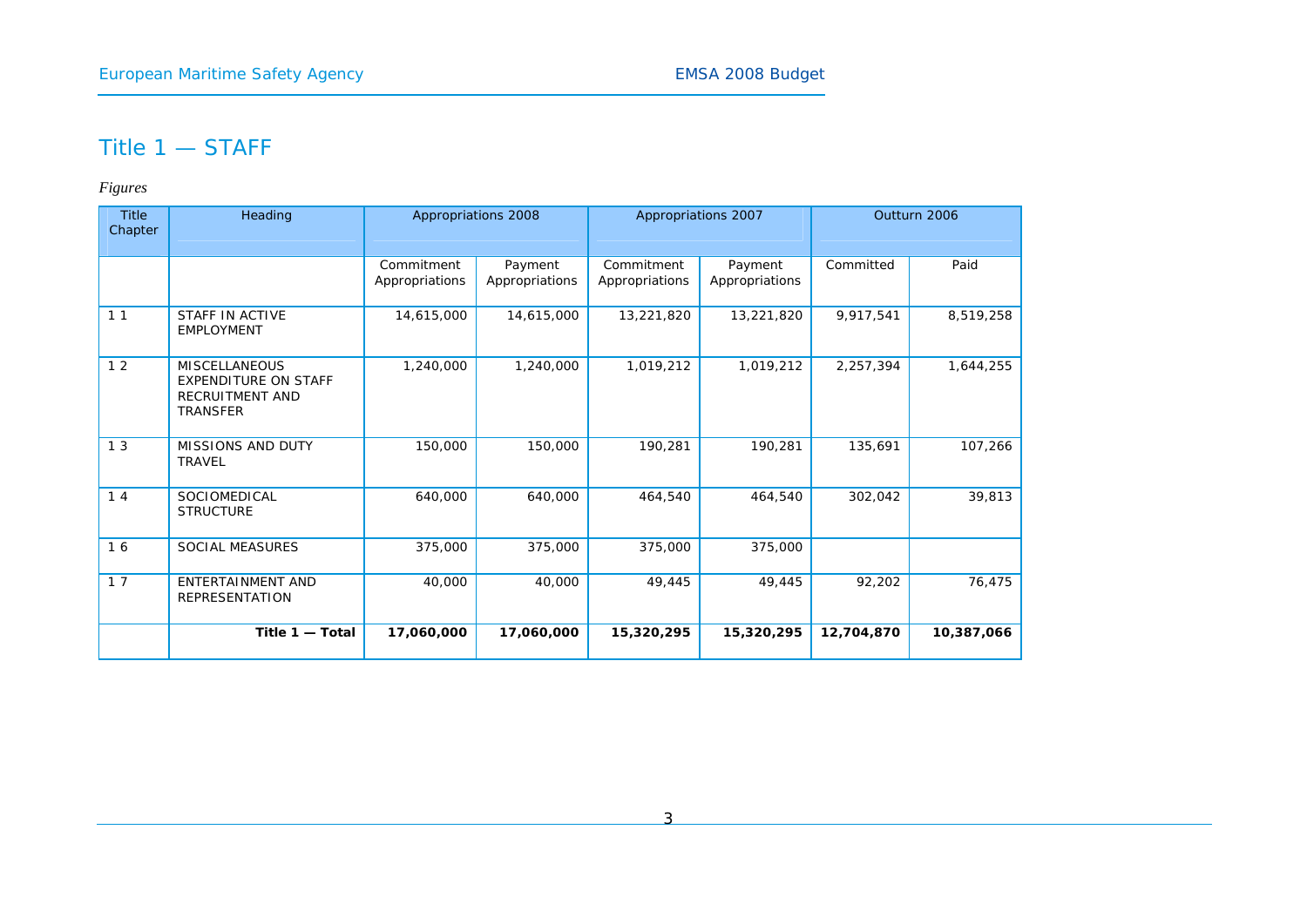## Chapter 1 1 — STAFF IN ACTIVE EMPLOYMENT

### *Figures*

| Appropriations 2008           |                            | Appropriations 2007           |                            | Outturn 2006 |           |
|-------------------------------|----------------------------|-------------------------------|----------------------------|--------------|-----------|
| Commitments<br>Appropriations | Payments<br>Appropriations | Commitments<br>Appropriations | Payments<br>Appropriations | Committed    | Paid      |
| 14,615,000                    | 14,615,000                 | 13,221,820                    | 13,221,820                 | 9,917,541    | 8,519,258 |

## Chapter 1 2 — MISCELLANEOUS EXPENDITURE ON STAFF RECRUITMENT AND TRANSFER

*Figures* 

| Appropriations 2008           |                            | Appropriations 2007           |                            | Outturn 2006 |           |
|-------------------------------|----------------------------|-------------------------------|----------------------------|--------------|-----------|
| Commitments<br>Appropriations | Payments<br>Appropriations | Commitments<br>Appropriations | Payments<br>Appropriations | Committed    | Paid      |
| 1,240,000                     | 1,240,000                  | 1,019,212                     | 1,019,212                  | 2,257,394    | 1,644,255 |

## Chapter 1 3 — MISSIONS AND DUTY TRAVEL

| Appropriations 2008           |                            | Appropriations 2007           |                            | Outturn 2006 |         |
|-------------------------------|----------------------------|-------------------------------|----------------------------|--------------|---------|
| Commitments<br>Appropriations | Payments<br>Appropriations | Commitments<br>Appropriations | Payments<br>Appropriations | Committed    | Paid    |
| 150,000                       | 150,000<br>190,281         |                               | 190,281                    | 135,691      | 107,266 |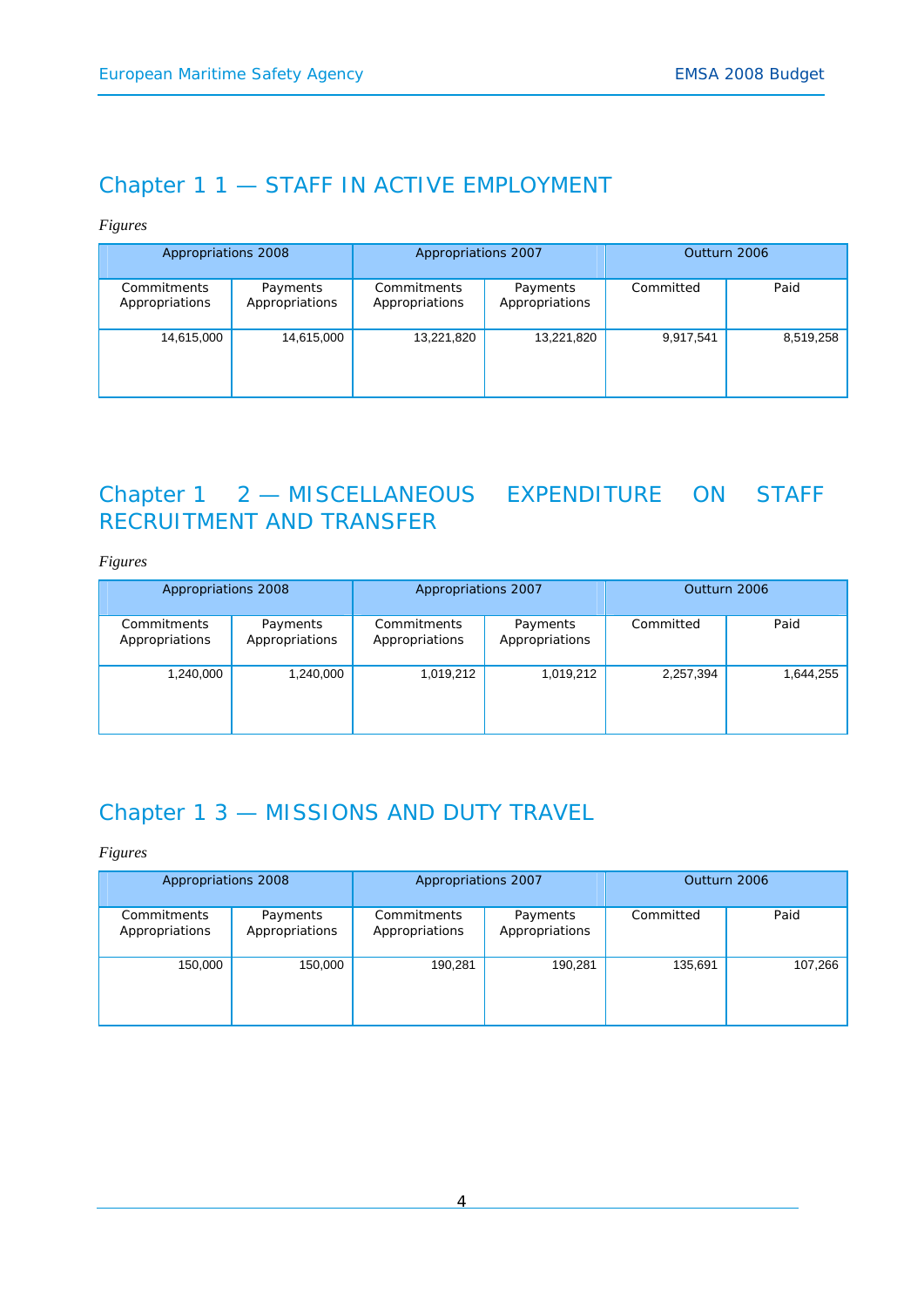# Chapter 1 4 — SOCIOMEDICAL STRUCTURE

*Figures* 

| Appropriations 2008           |                            | Appropriations 2007           |                            | Outturn 2006 |        |
|-------------------------------|----------------------------|-------------------------------|----------------------------|--------------|--------|
| Commitments<br>Appropriations | Payments<br>Appropriations | Commitments<br>Appropriations | Payments<br>Appropriations | Committed    | Paid   |
| 640,000                       | 640,000                    | 464,540                       | 464,540                    | 302,042      | 39,813 |

# Chapter 1 6 — SOCIAL MEASURES

*Figures* 

| Appropriations 2008           |                            | Appropriations 2007           |                            | Outturn 2006 |      |
|-------------------------------|----------------------------|-------------------------------|----------------------------|--------------|------|
| Commitments<br>Appropriations | Payments<br>Appropriations | Commitments<br>Appropriations | Payments<br>Appropriations | Committed    | Paid |
| 375,000<br>375,000            |                            | 375,000                       | 375,000                    |              |      |

# Chapter 1 7 — ENTERTAINMENT AND REPRESENTATION

| Appropriations 2008           |                            | Appropriations 2007                                         |        | Outturn 2006 |        |
|-------------------------------|----------------------------|-------------------------------------------------------------|--------|--------------|--------|
| Commitments<br>Appropriations | Payments<br>Appropriations | Commitments<br>Payments<br>Appropriations<br>Appropriations |        | Committed    | Paid   |
| 40,000                        | 40,000                     | 49,445                                                      | 49,445 | 92,202       | 76,475 |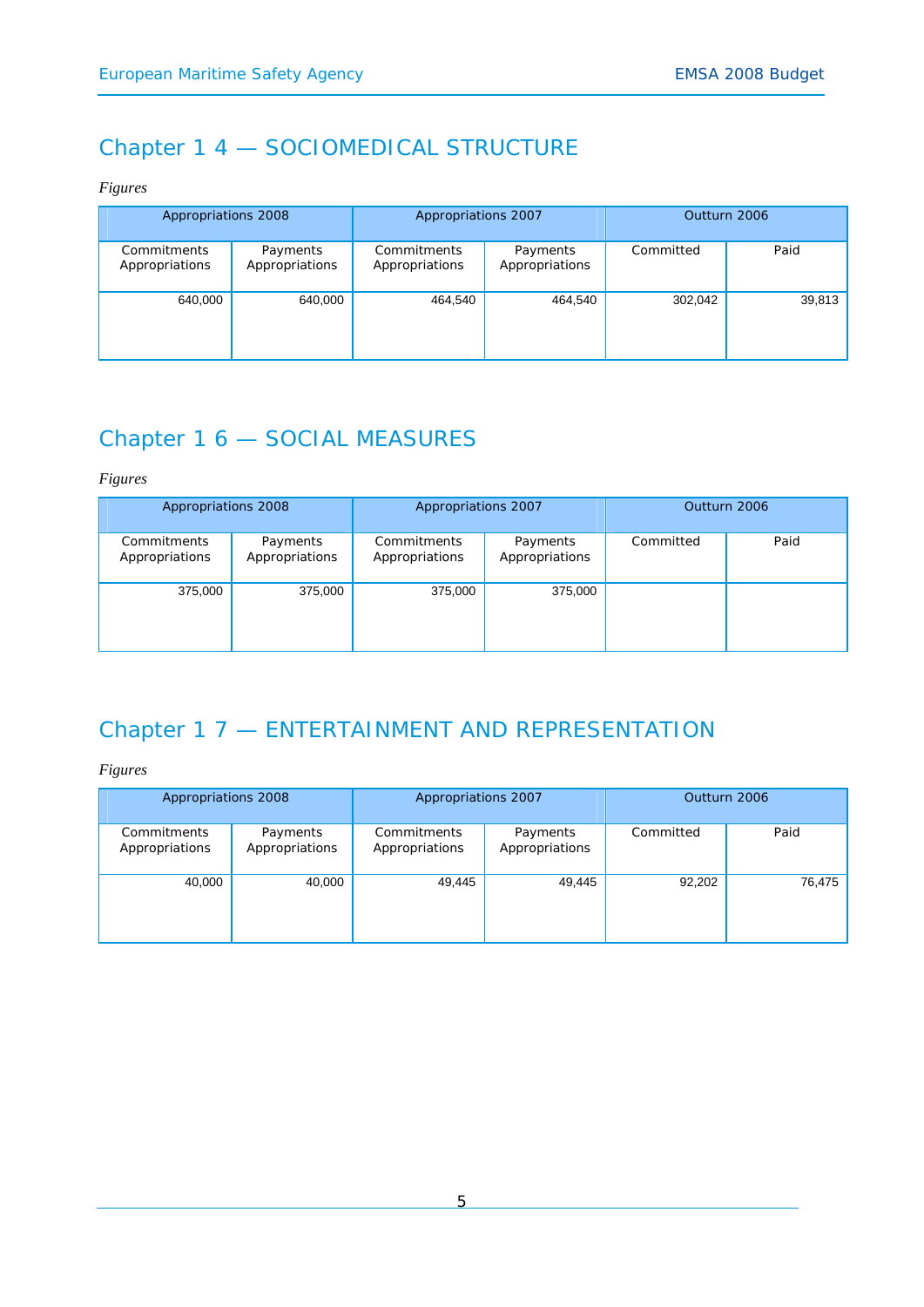## Title 2 — BUILDINGS, EQUIPMENT AND MISCELLANEOUS OPERATING EXPENDITURE

| <b>Title</b><br><b>Chapter</b> | Heading                                            |                              | Appropriations 2008       | Appropriations 2007          |                           | Outturn 2006 |           |
|--------------------------------|----------------------------------------------------|------------------------------|---------------------------|------------------------------|---------------------------|--------------|-----------|
|                                |                                                    | Commitment<br>Appropriations | Payment<br>Appropriations | Commitment<br>Appropriations | Payment<br>Appropriations | Committed    | Paid      |
| 20                             | RENTAL OF BUILDINGS AND<br>ASSOCIATED COSTS        | 1,000,000                    | 1,000,000                 | 1,414,114                    | 1,414,114                 | 1,383,667    | 1,298,331 |
| 2 <sub>1</sub>                 | <b>INFORMATION TECHNOLOGY</b><br><b>PURCHASES</b>  | 780,000                      | 780,000                   | 1,284,690                    | 1,284,690                 | 644,946      | 316,817   |
| 22                             | MOVABLE PROPERTY AND ASSOCIATED<br><b>COSTS</b>    | 390,000                      | 390,000                   | 78,455                       | 78,455                    | 104,133      | 37,850    |
| 23                             | <b>CURRENT ADMINISTRATIVE</b><br>EXPENDITURE       | 200,000                      | 200,000                   | 133,512                      | 133,512                   | 150,921      | 125,369   |
| 24                             | POSTAGE AND TELECOMMUNICATIONS                     | 200,000                      | 200,000                   | 134,113                      | 134,113                   | 113,179      | 85,807    |
| 25                             | EXPENDITURE ON FORMAL AND OTHER<br><b>MEETINGS</b> | 170,000                      | 170,000                   | 134,821                      | 134,821                   | 152,880      | 79,734    |
|                                | Title 2 - Total                                    | 2,740,000                    | 2,740,000                 | 3,179,704                    | 3,179,704                 | 2,549,727    | 1,943,908 |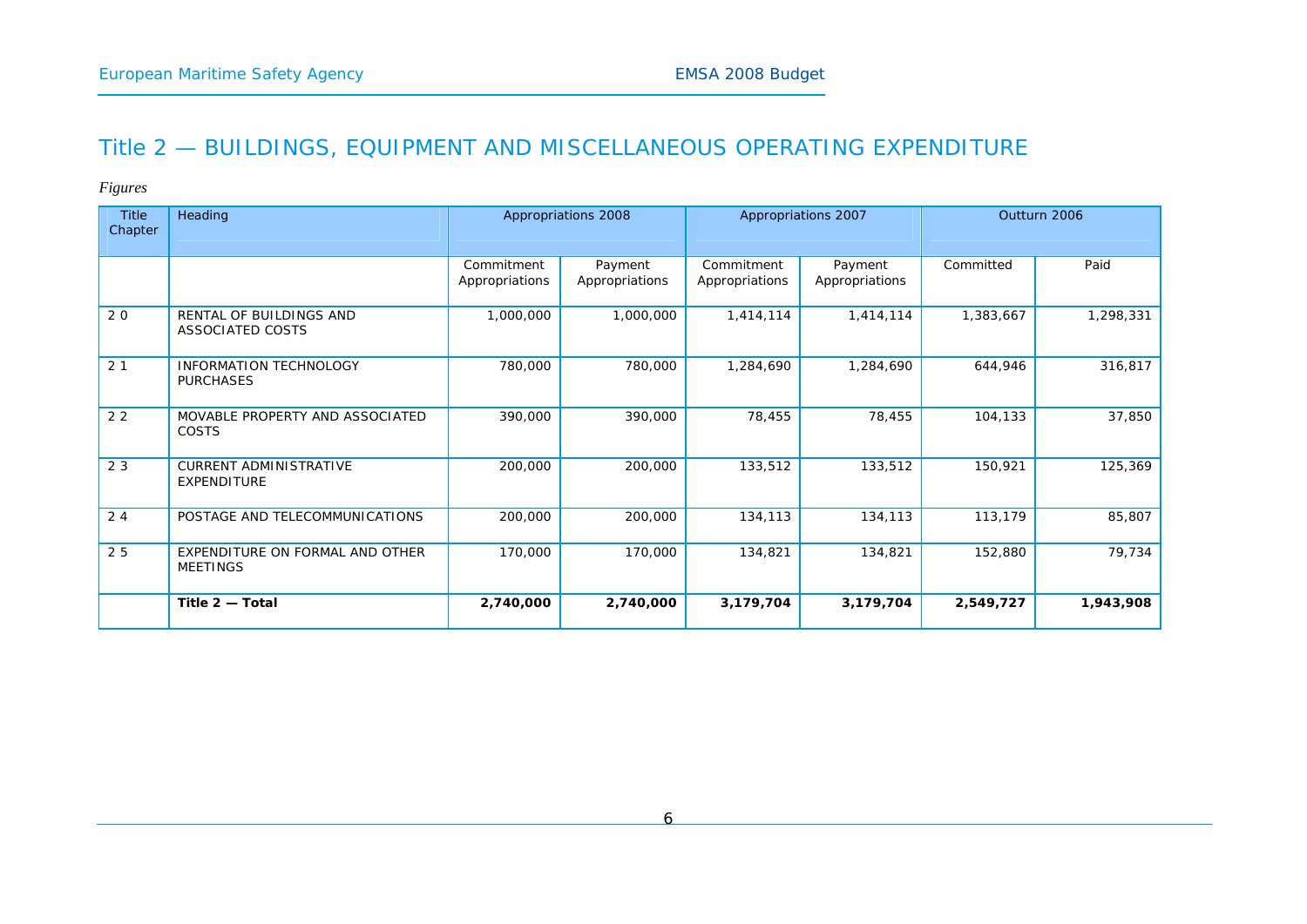# Chapter 2 0 — RENTAL OF BUILDINGS AND ASSOCIATED COSTS

### *Figures*

| Appropriations 2008           |                            | Appropriations 2007           |                            | Outturn 2006 |           |
|-------------------------------|----------------------------|-------------------------------|----------------------------|--------------|-----------|
| Commitments<br>Appropriations | Payments<br>Appropriations | Commitments<br>Appropriations | Payments<br>Appropriations | Committed    | Paid      |
| 1,000,000                     | 1,000,000                  | 1,414,114                     | 1,414,114                  | 1,383,667    | 1,298,331 |

# Chapter 2 1 — INFORMATION TECHNOLOGY PURCHASES

*Figures* 

| Appropriations 2008           |                            | Appropriations 2007           |                            | Outturn 2006 |         |
|-------------------------------|----------------------------|-------------------------------|----------------------------|--------------|---------|
| Commitments<br>Appropriations | Payments<br>Appropriations | Commitments<br>Appropriations | Payments<br>Appropriations | Committed    | Paid    |
| 780,000                       | 780,000                    | 1,284,690                     | 1,284,690                  | 644,946      | 316,817 |

# Chapter 2 2 — MOVABLE PROPERTY AND ASSOCIATED COSTS

| Appropriations 2008           |                            | Appropriations 2007           |                            | Outturn 2006 |        |
|-------------------------------|----------------------------|-------------------------------|----------------------------|--------------|--------|
| Commitments<br>Appropriations | Payments<br>Appropriations | Commitments<br>Appropriations | Payments<br>Appropriations | Committed    | Paid   |
| 390,000                       | 390,000                    | 78,455                        | 78,455                     | 104,133      | 37,850 |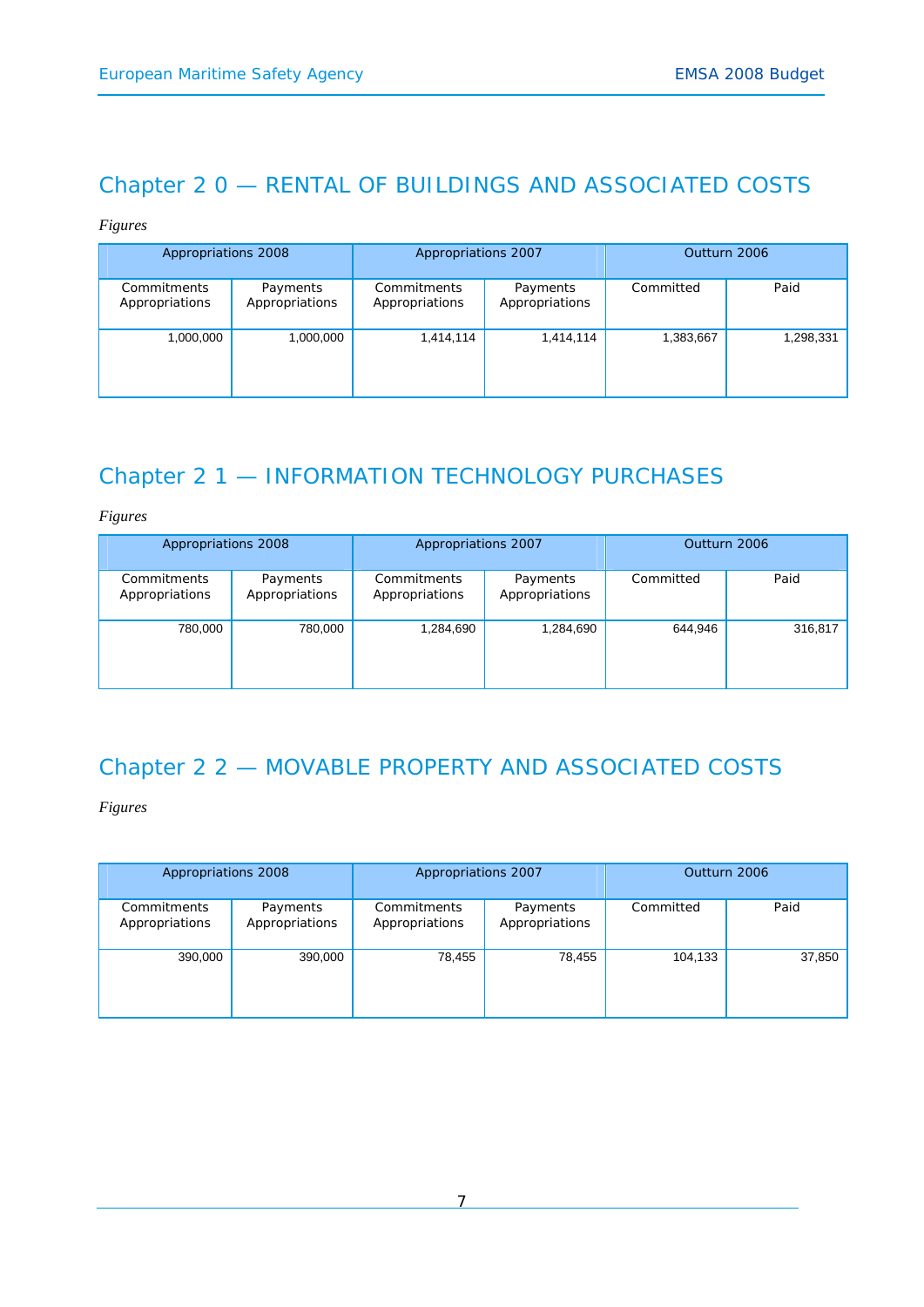# Chapter 2 3 — CURRENT ADMINISTRATIVE EXPENDITURE

*Figures* 

| Appropriations 2008           |                            | Appropriations 2007           |                            | Outturn 2006 |         |
|-------------------------------|----------------------------|-------------------------------|----------------------------|--------------|---------|
| Commitments<br>Appropriations | Payments<br>Appropriations | Commitments<br>Appropriations | Payments<br>Appropriations | Committed    | Paid    |
| 200,000                       | 200,000                    | 133,512                       | 133,512                    | 150,921      | 125,369 |

# Chapter 2 4 — POSTAGE AND TELECOMMUNICATIONS

*Figures* 

| Appropriations 2008           |                            | Appropriations 2007           |                            | Outturn 2006 |        |
|-------------------------------|----------------------------|-------------------------------|----------------------------|--------------|--------|
| Commitments<br>Appropriations | Payments<br>Appropriations | Commitments<br>Appropriations | Payments<br>Appropriations | Committed    | Paid   |
| 200,000                       | 200,000                    | 134,113                       | 134,113                    | 113,179      | 85,807 |

# Chapter 2 5 — EXPENDITURE ON FORMAL AND OTHER MEETINGS

| Appropriations 2008           |                            | Appropriations 2007           |                            | Outturn 2006 |        |
|-------------------------------|----------------------------|-------------------------------|----------------------------|--------------|--------|
| Commitments<br>Appropriations | Payments<br>Appropriations | Commitments<br>Appropriations | Payments<br>Appropriations | Committed    | Paid   |
| 170,000                       | 170,000                    | 134,821                       | 134,821                    | 152,880      | 79,734 |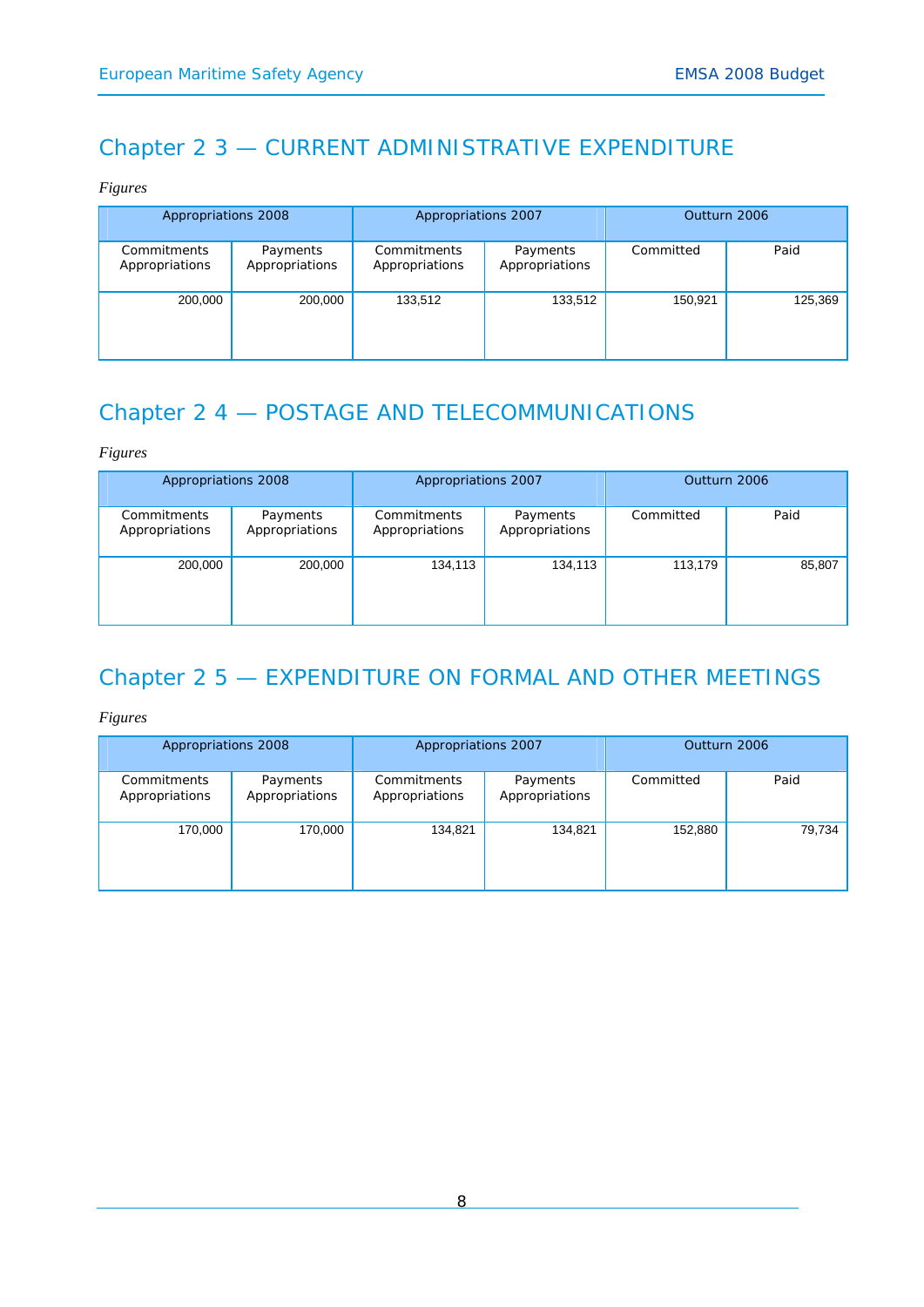## Title 3 — OPERATIONAL EXPENDITURE

| <b>Title</b><br>Chapter | Heading                                               | Appropriations 2008          |                           | Appropriations 2007          |                           | Outturn 2006 |            |
|-------------------------|-------------------------------------------------------|------------------------------|---------------------------|------------------------------|---------------------------|--------------|------------|
|                         |                                                       | Commitment<br>Appropriations | Payment<br>Appropriations | Commitment<br>Appropriations | Payment<br>Appropriations | Committed    | Paid       |
| 3 <sub>1</sub>          | DEVELOPMENT OF DATABASES                              | 3,200,000                    | 3,440,000                 | 1,399,306                    | 1,194,174                 | 1,682,572    | 792,502    |
| 32                      | INFORMATION AND COMMUNICATION                         | 200,000                      | 200,000                   | 132,590                      | 132,590                   | 165,516      | 158,326    |
| 33                      | MEETINGS IN CONNECTION WITH<br>OPERATIONAL ACTIVITIES | 785,000                      | 785,000                   | 1,219,789                    | 1,213,918                 | 961.046      | 273,709    |
| 34                      | <b>TRANSLATION COSTS</b>                              | 200,000                      | 200,000                   | 130,000                      | 130,000                   | 130,000      | 120,487    |
| 35                      | <b>STUDIES</b>                                        | 900,000                      | 1,000,000                 | 982,607                      | 1,193,610                 | 990,381      | 522,960    |
| 36                      | MISSION EXPENSES LINKED TO<br><b>MARITIME AFFAIRS</b> | 700,000                      | 700,000                   | 723,990                      | 723.990                   | 573.028      | 387,080    |
| 37                      | TRAINING LINKED TO MARITIME<br><b>AFFAIRS</b>         | 650,000                      | 650,000                   | 160,777                      | 160,777                   | 189,830      | 83,637     |
| 38                      | ANTI-POLLUTION MEASURES                               | 18,000,000                   | 20,250,000                | 25,000,000                   | 25,000,000                | 14,340,209   | 9,299,697  |
|                         | Title $3 -$ Total                                     | 24,635,000                   | 27,225,000                | 29,749,058                   | 29,749,058                | 34,287,178   | 23,969,372 |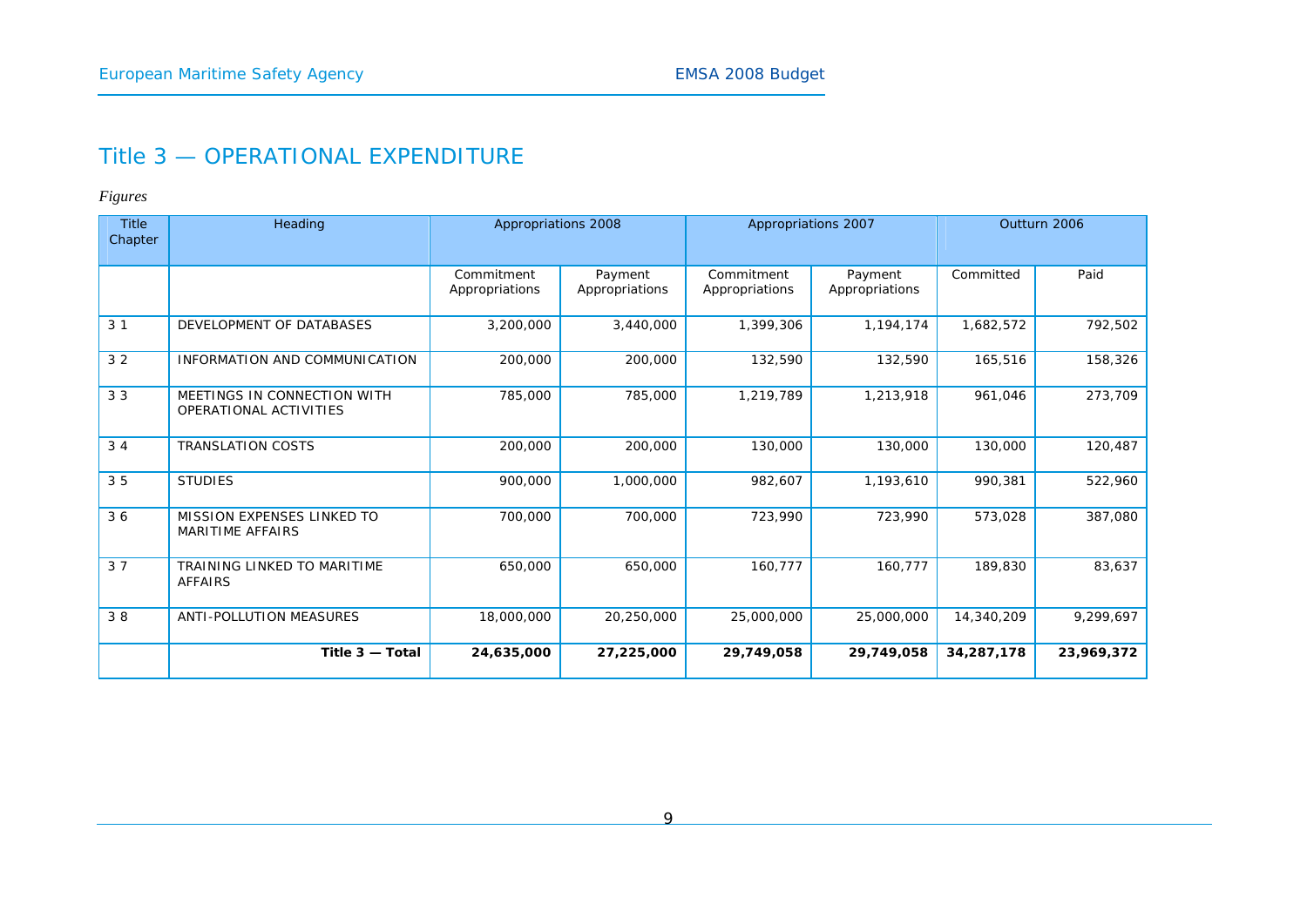## Chapter 3 1 — DEVELOPMENT OF DATABASES

*Figures* 

| Appropriations 2008           |                            | Appropriations 2007           |                            | Outturn 2006 |         |
|-------------------------------|----------------------------|-------------------------------|----------------------------|--------------|---------|
| Commitments<br>Appropriations | Payments<br>Appropriations | Commitments<br>Appropriations | Payments<br>Appropriations | Committed    | Paid    |
| 3,200,000                     | 3,440,000                  | 1,399,306                     | 1,194,174                  | 1,682,572    | 792,502 |

# Chapter 3 2 — INFORMATION AND PUBLISHING

*Figures* 

| Appropriations 2008           |                            | Appropriations 2007           |                            | Outturn 2006 |         |
|-------------------------------|----------------------------|-------------------------------|----------------------------|--------------|---------|
| Commitments<br>Appropriations | Payments<br>Appropriations | Commitments<br>Appropriations | Payments<br>Appropriations | Committed    | Paid    |
| 200,000                       | 200,000                    | 132,590                       | 132,590                    | 165,516      | 158,326 |

# Chapter 3 3 — MEETINGS IN CONNECTION WITH OPERATIONAL **ACTIVITIES**

| Appropriations 2008           |                            | Appropriations 2007           |                            | Outturn 2006 |         |
|-------------------------------|----------------------------|-------------------------------|----------------------------|--------------|---------|
| Commitments<br>Appropriations | Payments<br>Appropriations | Commitments<br>Appropriations | Payments<br>Appropriations | Committed    | Paid    |
| 785,000                       | 785,000                    | 1,219,789                     | 1,213,918                  | 961,046      | 273,709 |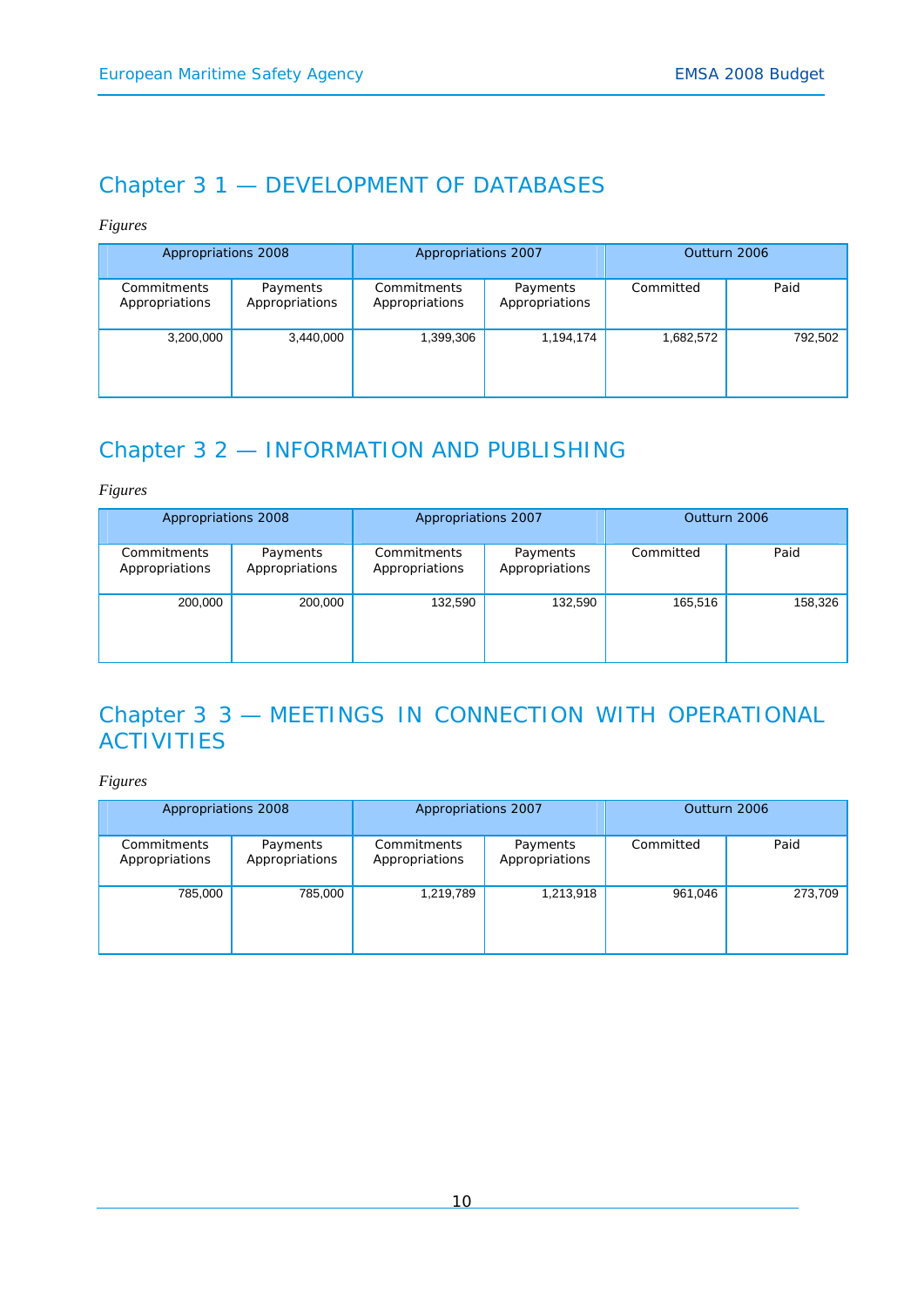# Chapter 3 4 — TRANSLATION COSTS

*Figures* 

| Appropriations 2008           |                            | Appropriations 2007           |                            | Outturn 2006 |         |
|-------------------------------|----------------------------|-------------------------------|----------------------------|--------------|---------|
| Commitments<br>Appropriations | Payments<br>Appropriations | Commitments<br>Appropriations | Payments<br>Appropriations | Committed    | Paid    |
| 200,000                       | 200,000                    | 130,000                       | 130,000                    | 130,000      | 120,487 |

# Chapter 3 5 — STUDIES

*Figures* 

| Appropriations 2008           |                            | Appropriations 2007           |                            | Outturn 2006 |         |
|-------------------------------|----------------------------|-------------------------------|----------------------------|--------------|---------|
| Commitments<br>Appropriations | Payments<br>Appropriations | Commitments<br>Appropriations | Payments<br>Appropriations | Committed    | Paid    |
| 900,000                       | 1,000,000                  | 982,607                       | 1,193,610                  | 990,381      | 522,960 |

# Chapter 3 6 — MISSION EXPENSES LINKED TO MARITIME AFFAIRS

| Appropriations 2008           |                            | Appropriations 2007           |                            | Outturn 2006 |         |
|-------------------------------|----------------------------|-------------------------------|----------------------------|--------------|---------|
| Commitments<br>Appropriations | Payments<br>Appropriations | Commitments<br>Appropriations | Payments<br>Appropriations | Committed    | Paid    |
| 700,000                       | 700,000                    | 723,990                       | 723,990                    | 573,028      | 387,080 |